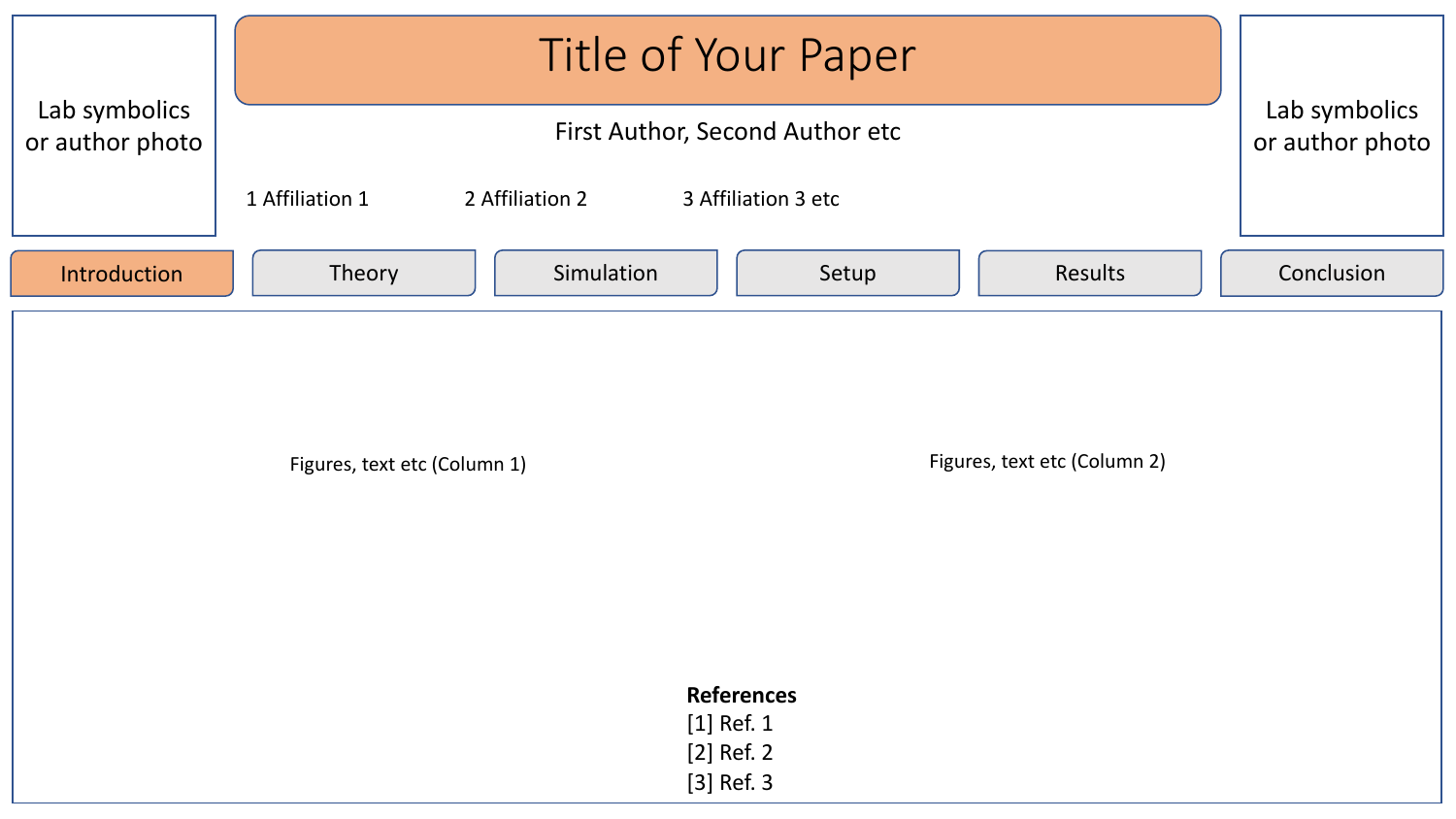| Lab                                         |                                      | Title of Your Paper             |  |                                                        |       |         |  |            |  |
|---------------------------------------------|--------------------------------------|---------------------------------|--|--------------------------------------------------------|-------|---------|--|------------|--|
| symbolics                                   |                                      | First Author, Second Author etc |  |                                                        |       |         |  |            |  |
|                                             | Introduction<br>Simulation<br>Theory |                                 |  |                                                        | Setup | Results |  | Conclusion |  |
| Theoretical model for quantum rocket effect |                                      |                                 |  | Mapping Schrodinger equation to a system of waveguides |       |         |  |            |  |
|                                             |                                      |                                 |  |                                                        |       |         |  |            |  |
| Figures, text etc                           |                                      |                                 |  | Figures, text etc                                      |       |         |  |            |  |
|                                             |                                      |                                 |  |                                                        |       |         |  |            |  |
|                                             |                                      |                                 |  |                                                        |       |         |  |            |  |
|                                             |                                      |                                 |  |                                                        |       |         |  |            |  |
|                                             |                                      |                                 |  |                                                        |       |         |  |            |  |
| <b>References</b>                           |                                      |                                 |  | <b>References</b>                                      |       |         |  |            |  |
| $[4]$ Ref. 4                                |                                      |                                 |  | [5] Ref. 5                                             |       |         |  |            |  |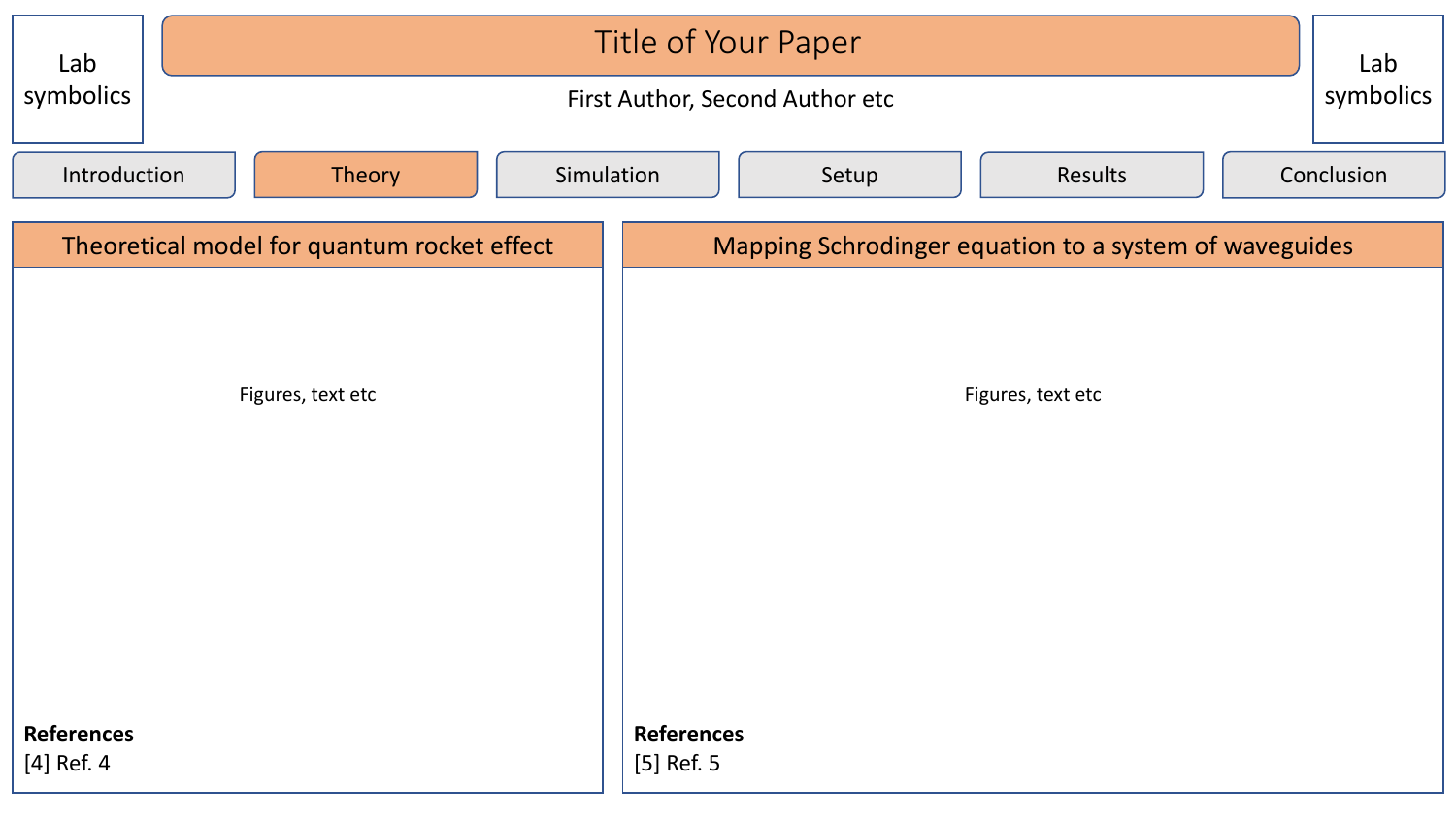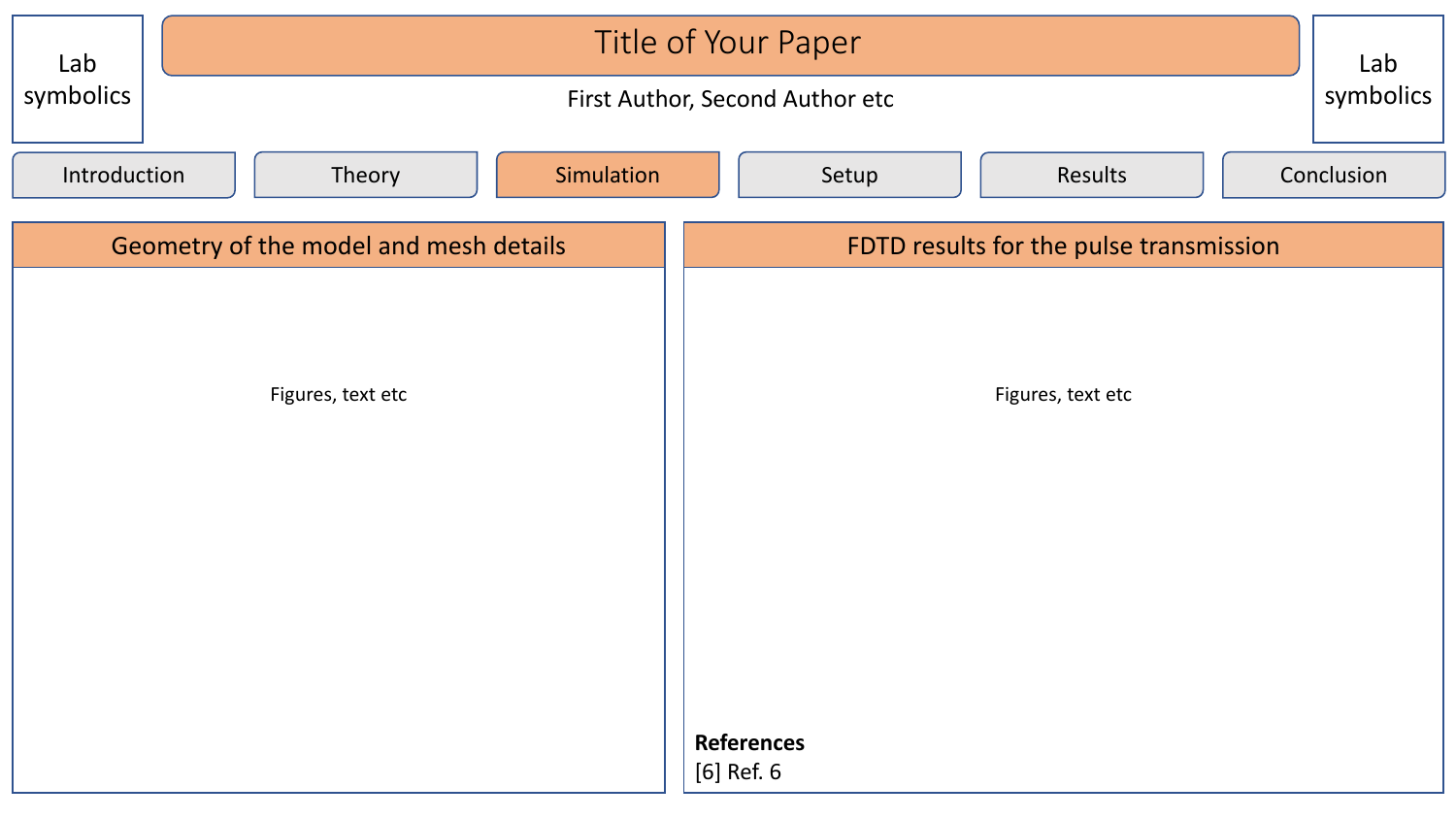| Lab<br>symbolics                                                                 | Title of Your Paper<br>symbolics<br>First Author, Second Author etc |            |  |  |  |  |  |
|----------------------------------------------------------------------------------|---------------------------------------------------------------------|------------|--|--|--|--|--|
| Introduction                                                                     | Simulation<br>Results<br>Theory<br>Setup                            | Conclusion |  |  |  |  |  |
| Experimental realization of a photonic chip with a silicon-on-insulator platform |                                                                     |            |  |  |  |  |  |
|                                                                                  |                                                                     |            |  |  |  |  |  |
|                                                                                  |                                                                     |            |  |  |  |  |  |
|                                                                                  |                                                                     |            |  |  |  |  |  |
| Figures, text etc                                                                |                                                                     |            |  |  |  |  |  |
|                                                                                  |                                                                     |            |  |  |  |  |  |
|                                                                                  |                                                                     |            |  |  |  |  |  |
|                                                                                  |                                                                     |            |  |  |  |  |  |
|                                                                                  |                                                                     |            |  |  |  |  |  |
|                                                                                  |                                                                     |            |  |  |  |  |  |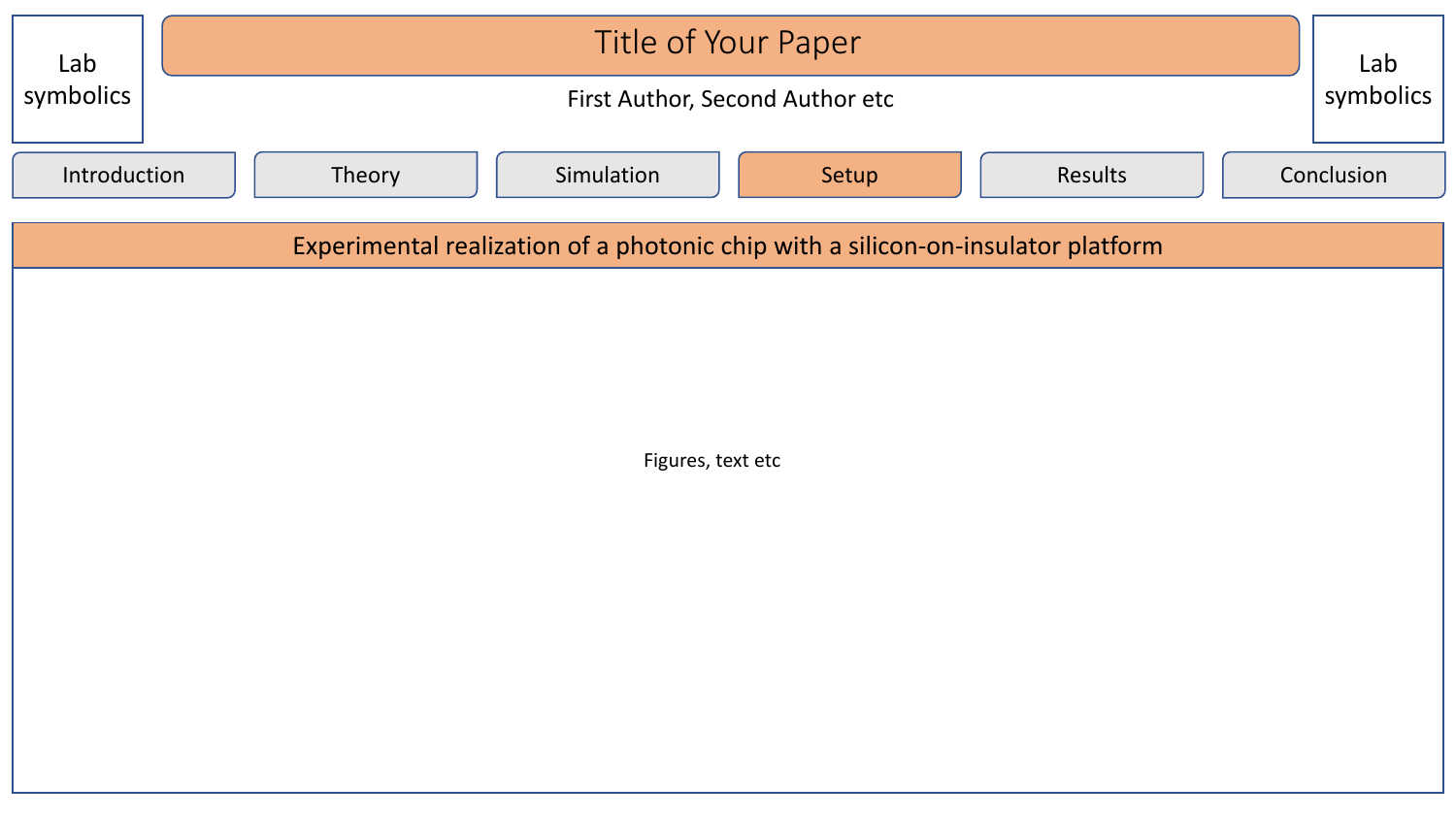| Lab                                        | Title of Your Paper |                                 |            |                                                     |       |         |  |            |
|--------------------------------------------|---------------------|---------------------------------|------------|-----------------------------------------------------|-------|---------|--|------------|
| symbolics                                  |                     | First Author, Second Author etc |            |                                                     |       |         |  |            |
| Introduction                               |                     | Theory                          | Simulation |                                                     | Setup | Results |  | Conclusion |
| Transmission spectra and SNOM measurements |                     |                                 |            | Comparison of the experiment, simulation and theory |       |         |  |            |
|                                            |                     |                                 |            |                                                     |       |         |  |            |
| Figures, text etc                          |                     |                                 |            | Figures, text etc                                   |       |         |  |            |
|                                            |                     |                                 |            |                                                     |       |         |  |            |
|                                            |                     |                                 |            |                                                     |       |         |  |            |
|                                            |                     |                                 |            |                                                     |       |         |  |            |
|                                            |                     |                                 |            |                                                     |       |         |  |            |
| <b>References</b>                          |                     |                                 |            |                                                     |       |         |  |            |
| [7] Ref. 7                                 |                     |                                 |            |                                                     |       |         |  |            |